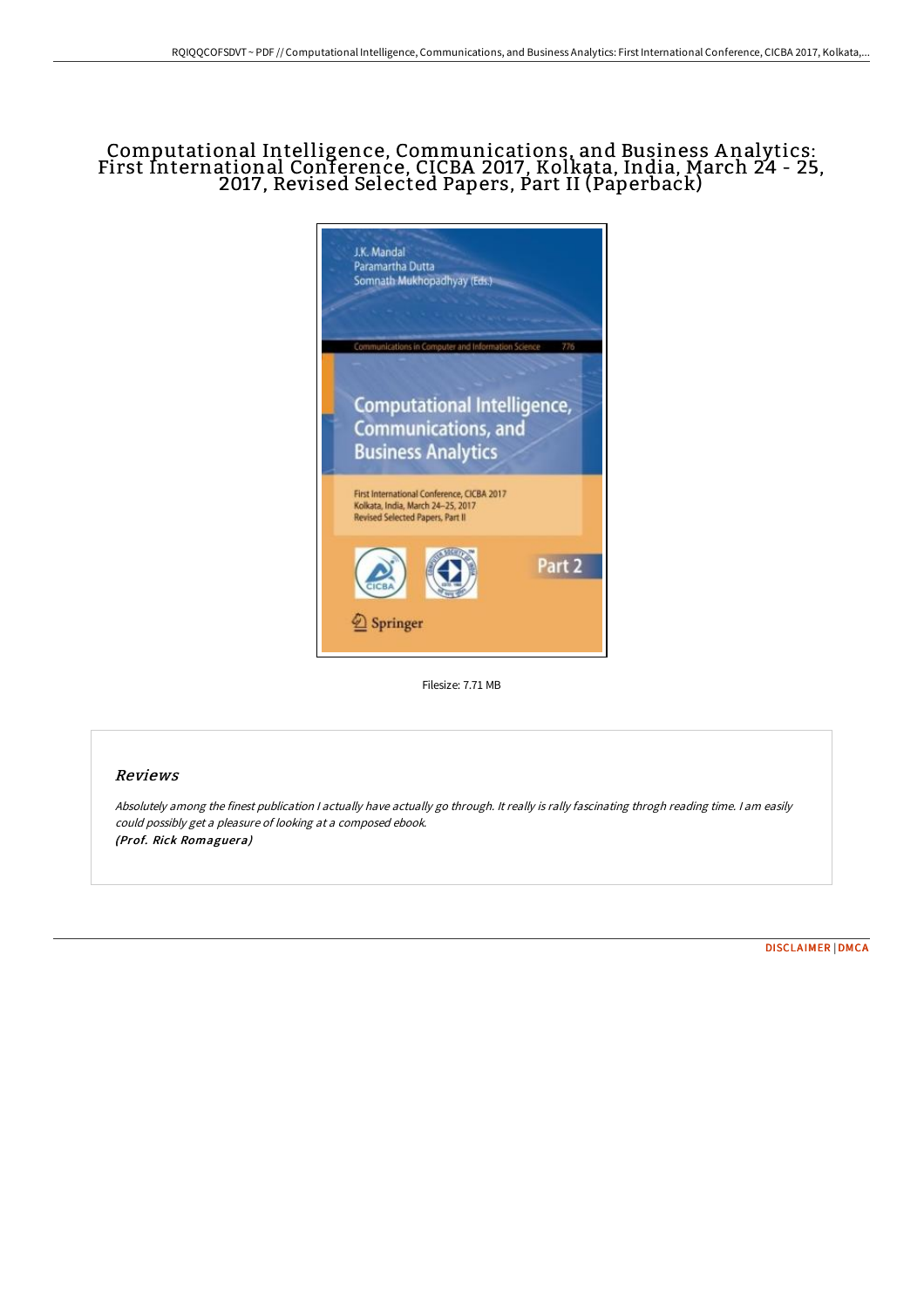### COMPUTATIONAL INTELLIGENCE, COMMUNICATIONS, AND BUSINESS ANALYTICS: FIRST INTERNATIONAL CONFERENCE, CICBA 2017 , KOLKATA, INDIA, MARCH 24 - 25, 2017 , REVISED SELECTED PAPERS, PART II (PAPERBACK)



Springer Verlag, Singapore, Singapore, 2017. Paperback. Condition: New. 1st ed. 2017. Language: English . Brand New Book. The two volume set CCIS 775 and 776 constitutes the refereed proceedings of the First International Conference on Computational Intelligence, Communications, and Business Analytics, CICBA 2017, held in Kolkata, India, in March 2017.The 90 revised full papers presented in the two volumes were carefully reviewed and selected from 276 submissions. The papers are organized in topical sections on data science and advanced data analytics; signal processing and communications; microelectronics, sensors, intelligent networks; computational forensics (privacy and security); computational intelligence in bio-computing; computational intelligence in mobile and quantum computing; intelligent data mining and data warehousing; computational intelligence.

 $\textcolor{red}{\Box}$ Read Computational Intelligence, [Communications,](http://techno-pub.tech/computational-intelligence-communications-and-bu-1.html) and Business Analytics: First International Conference, CICBA 2017, Kolkata, India, March 24 - 25, 2017, Revised Selected Papers, Part II (Paperback) Online  $\blacksquare$ Download PDF Computational Intelligence, [Communications,](http://techno-pub.tech/computational-intelligence-communications-and-bu-1.html) and Business Analytics: First International Conference, CICBA 2017, Kolkata, India, March 24 - 25, 2017, Revised Selected Papers, Part II (Paperback)